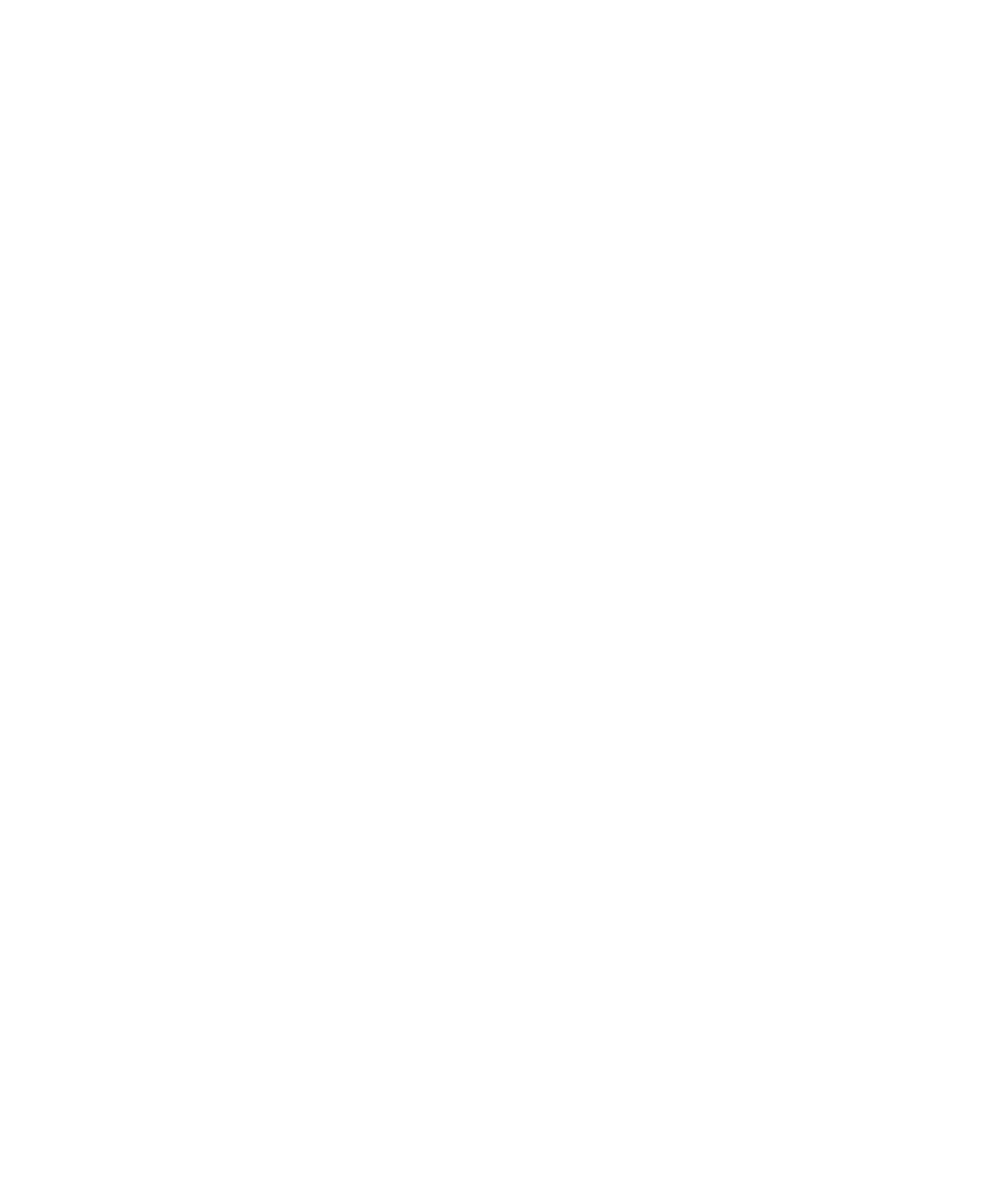#### **Leviev, Leviev** *(to the tune of Jingle Bells – emphasis on the Lev; i.e. Lev-i-ev, Lev-i-ev)*

Leviev, Leviev, destroys human lives, Think of where your money goes when shopping for your wives, HEY! Leviev, Leviev, displaces human lives, Think of where your money goes when shopping for your wives.

Building settlements On confiscated lands, Selling di-amonds, With blood on his hands. Ho Ho Ho!

Making lots of dough, Ignoring human rights What a shame it is to shop at Leviev tonight! HEY!

Leviev, Leviev, destroys human lives, Think of where your money goes when shopping for your wives, HEY! Leviev, Leviev, displaces human lives, Think of where your money goes when shopping for your wives.

When greed is the game Why speak of human rights? Lev has got no shame Out of mind and sight! Ho Ho Ho!

If it sells, it sells, Nothin's in his way! Oh what fun it is to hide The high price poor folks pay! HEY!

Leviev, Leviev, destroys human lives, Think of where your money goes when shopping for your wives, HEY! Leviev, Leviev, displaces human lives, Think of where your money goes when shopping for your wives.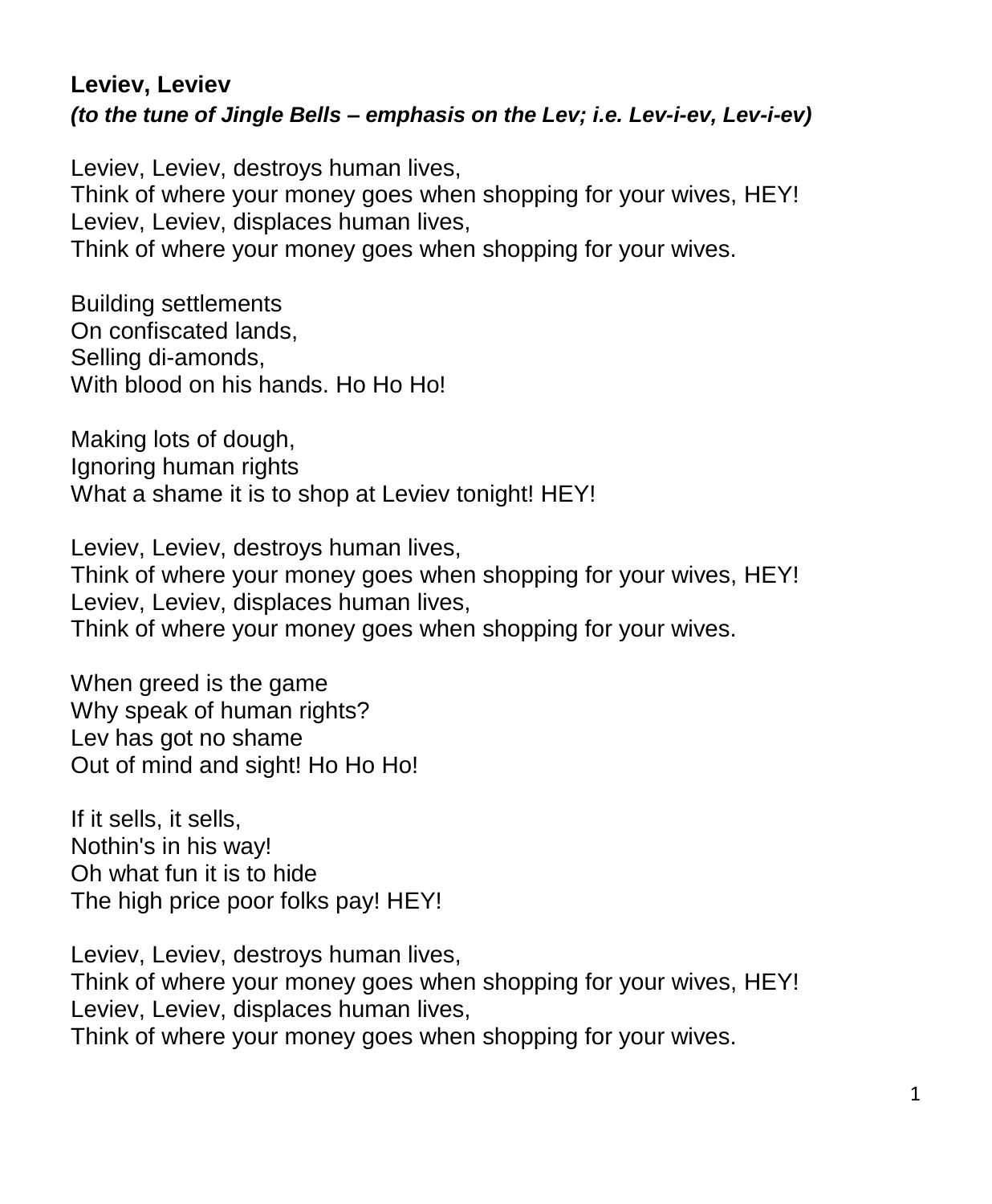#### **Just Say No** *(to the tune of "Let it Snow")*

Oh the diamonds inside are sparklin' But they can't hide what's behind 'em They're funding apartheid so Just say no, Just say no, Just say no

Leviev's spent decades earning Off people's pain and suff'ring So if you'd rather not help his show Just say no, Just say no, Just say no

In Bil'in all the farmers sigh As Lev takes away their land But the settlements are a crime And justice is our demand

Lev's lies are finally showing And his greed is overflowing New York knows the way to go Just say no, Just say no, Just say no

*(REPEAT ONCE FROM THE TOP)*

**Leviev, Oh Leviev** *(to the tune of "Hanukkah, Oh Hanukkah", emphasis on Lev, i.e. Lev-i-ev Oh Lev-i-ev)*

Leviev, oh Leviev Destruction you're sowing Stealing the land Where the crops are all growing Using all your billions to sponsor a cheat In Jayyous and Bil'in there's nothing to eat

And while you Ignore it A Settlement still is a crime

No matter where Apartheid's not fair And **we'll** resist you every time

No matter where Apartheid's not fair And **we'll** resist you every time

*(REPEAT ONCE FROM THE TOP)*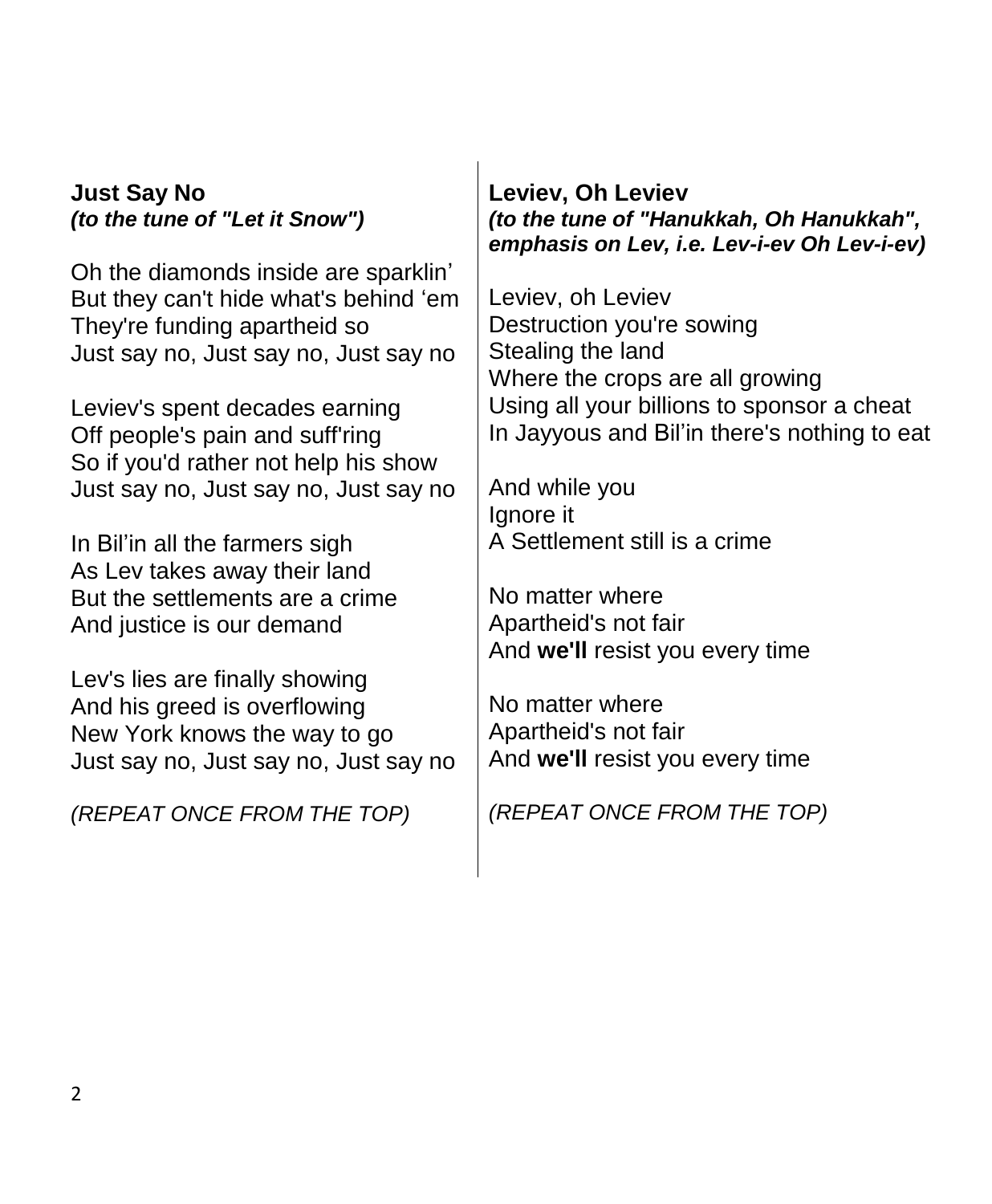#### **Buy Yourself a Little Tchotchke** *(to the tune of "Have Yourself a Merry Little Christmas")*

Buy yourself a merry little tchotchke At Leviev's store To be sure, it's gonna cost you thousands more

Think of all the settlements you're funding Where they don't belong 'Cause Leviev's ruthless and he can't go wrong

Here you are, having wine and cakes While Leviev takes lots more He'll make sure that there's nothing left After all his theft and gore

Make yourself all comfy at the Plaza Leave aside all care And forget the folks who live in Gaza there Buy your tchotchke at Leviev's if you dare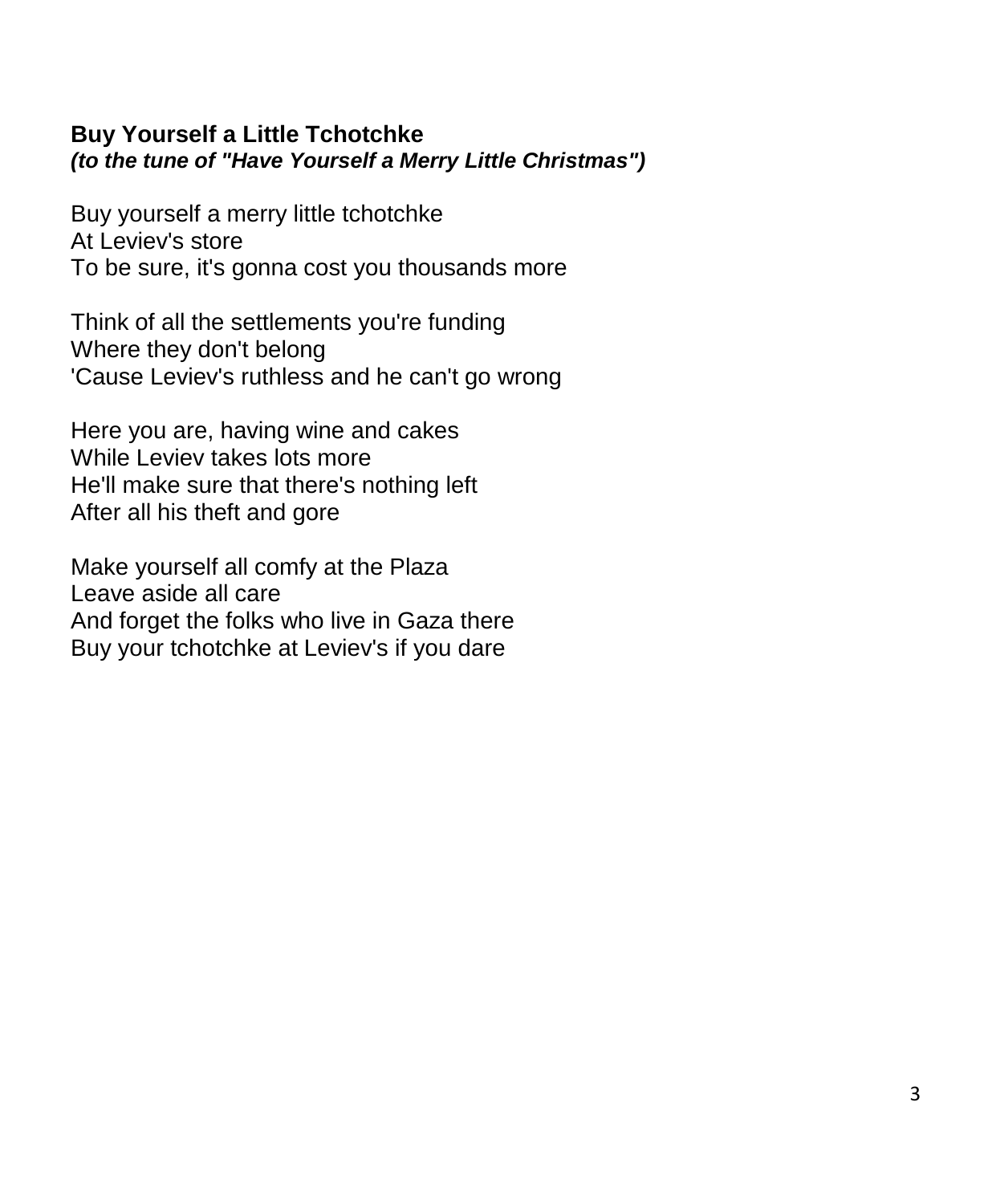#### **I Made a Little Settlement** *(to the tune of "Dreidel, Dreidel, Dreidel")*

Leviev's building settlements On Palestinians' best Farmland and bulldozed houses Calls cops when they protest!

#### **[Chorus]**

Oh boycott, boycott, boycott Don't buy Leviev today Funds crime with all that profit Who needs diamonds anyway?

And when Jews come to Israel Lev sells them stolen land The law says it's illegal He says catch me if you can!

Apartments for Jews only - Discrimination, sure! Thinks Palestine's the problem And Apartheid is the cure!

#### **[Chorus]**

Oh boycott, boycott, boycott Don't buy Leviev today Funds crime with all that profit Who needs diamonds anyway?

#### *(I Made a Little Settlement cont'd)*

Dividing up the West Bank Jewish-only homes and roads Makes Palestine impossible Peace talks a cru-el hoax

It's not just Palestine Where Lev defies the law At his building sites in Brooklyn Workers have no rights at all

#### **[Chorus]**

Oh boycott, boycott, boycott Don't buy Leviev today Funds crime with all that profit Who needs diamonds anyway?

So boycott Leviev diamonds Until his land grabs cease Love your neighbor, not your glitter This season, work for peace

#### **[Chorus]**

Oh boycott, boycott, boycott Don't buy Leviev today Funds crime with all that profit Who needs diamonds anyway?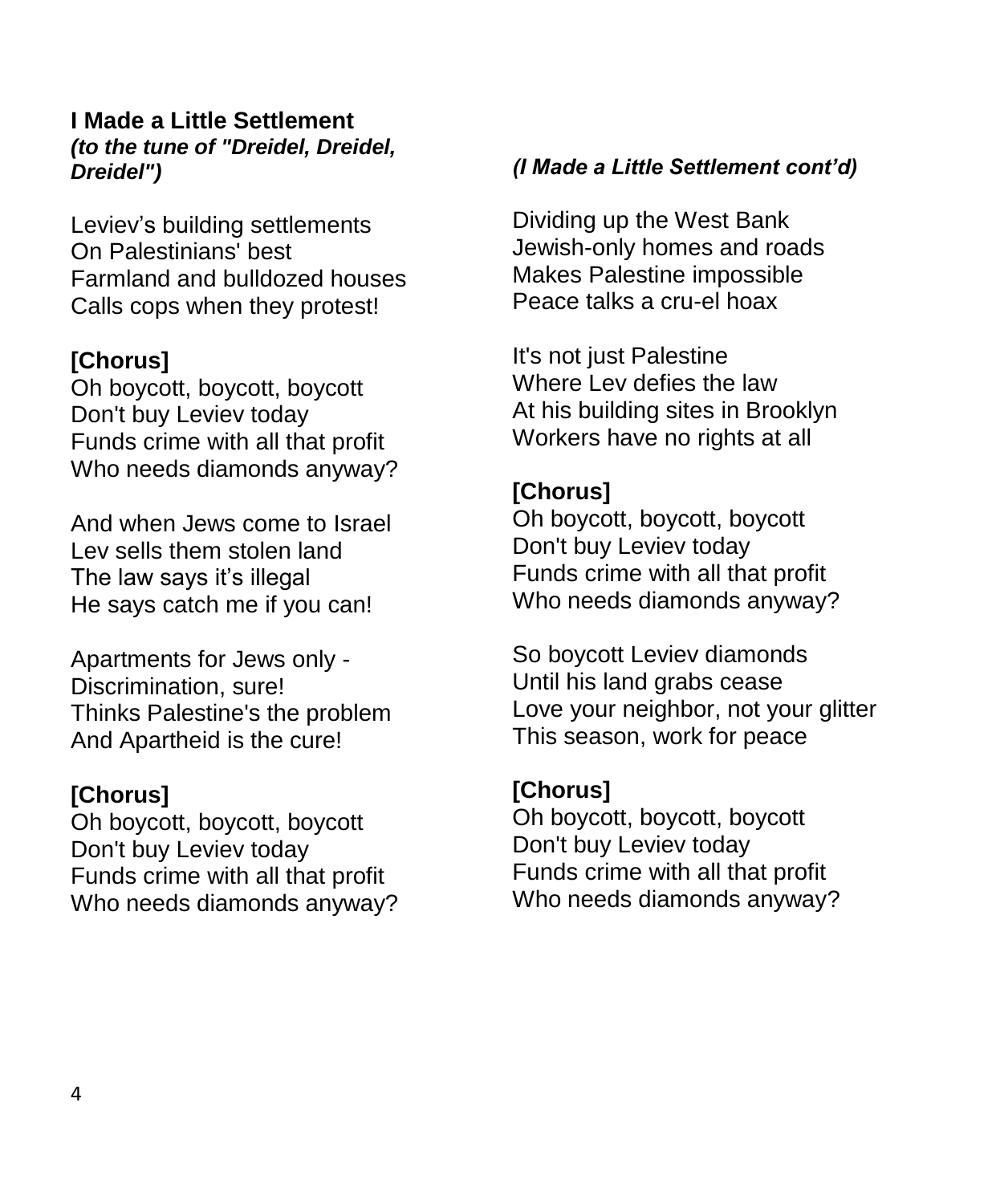#### **Leviev the Two-Faced Magnate**

*(to the tune of "Rudolph the Red-Nosed Reindeer")*

Leviev the two-faced magnate Watches all his billions grow Off of Angolan diamonds Helping a dictator's show

Look at Leviev's billions Funding an illegal plan Settlements he is building Dividing up the West Bank land

Then one cold November eve Leviev came to town He put a store here in New York But we will shut him down

Leviev your crimes are showing Your deeds are getting hard to hide No matter what you call it We say NO to apartheid

#### *(Leviev the Two-Faced Magnate cont'd)*

Leviev the two-faced magnate Likes to uproot olive trees And the way he can fund this Is with every shopping spree

But if you spend cash elsewhere Palestinians won't lose land Leviev the two-faced magnate He'll just have an empty hand

A few days be-fore Christmas eve We're here to announce. Leviev won't sell gems tonight! We know customers will do right

Lev we all hope you're listening Stop building on stolen land We'll come to say what you do 'Til you have no more demand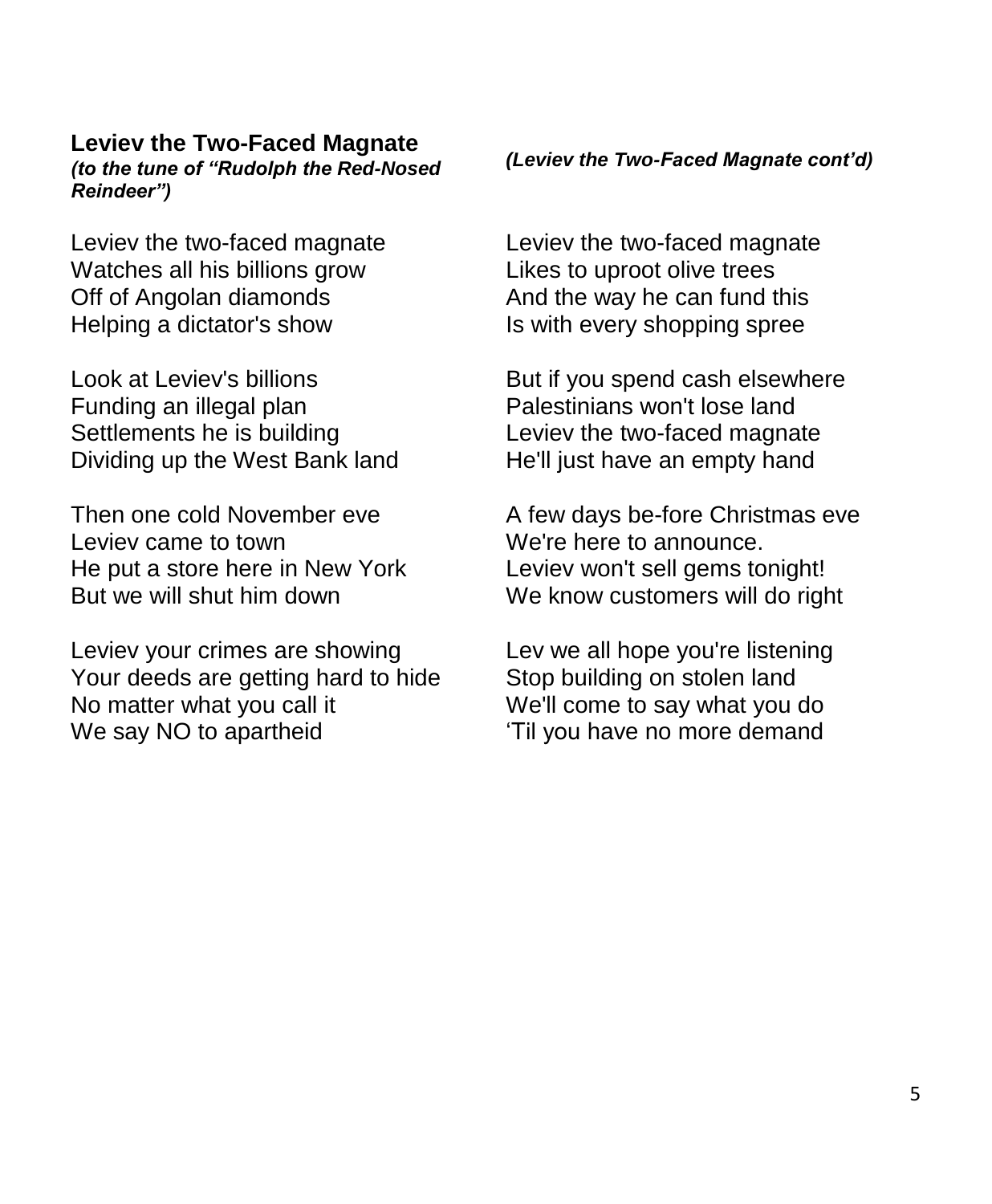#### **Stealing Palestinian Land**  *(to the tune of "Winter Wonderland")*

Sales will ring, are ya list'nin'? In the lanes jewels are glist'nin' A beautiful sight, Lev's happy tonight, Stealing lots of Palestinian land

Gone away is the bluebird Here to stay is a boo-bird We'll sing you this song as he goes along Stealing lots of Palestinian land

In the meadow he will build a snowman, And pretend his lawyer is in town He'll ask, "Are you legal?" Lev says, "No, man! But I won't let the question get me down!" Later on, he'll conspire As he dreams by the fire And face unafraid the plans that he's made Building lots of homes on stolen land

#### **[Softer]**

And face unafraid the plans that he's made Building lots of homes on stolen land **[Softer]**

And face unafraid the plans that he's made Building lots of homes on stolen land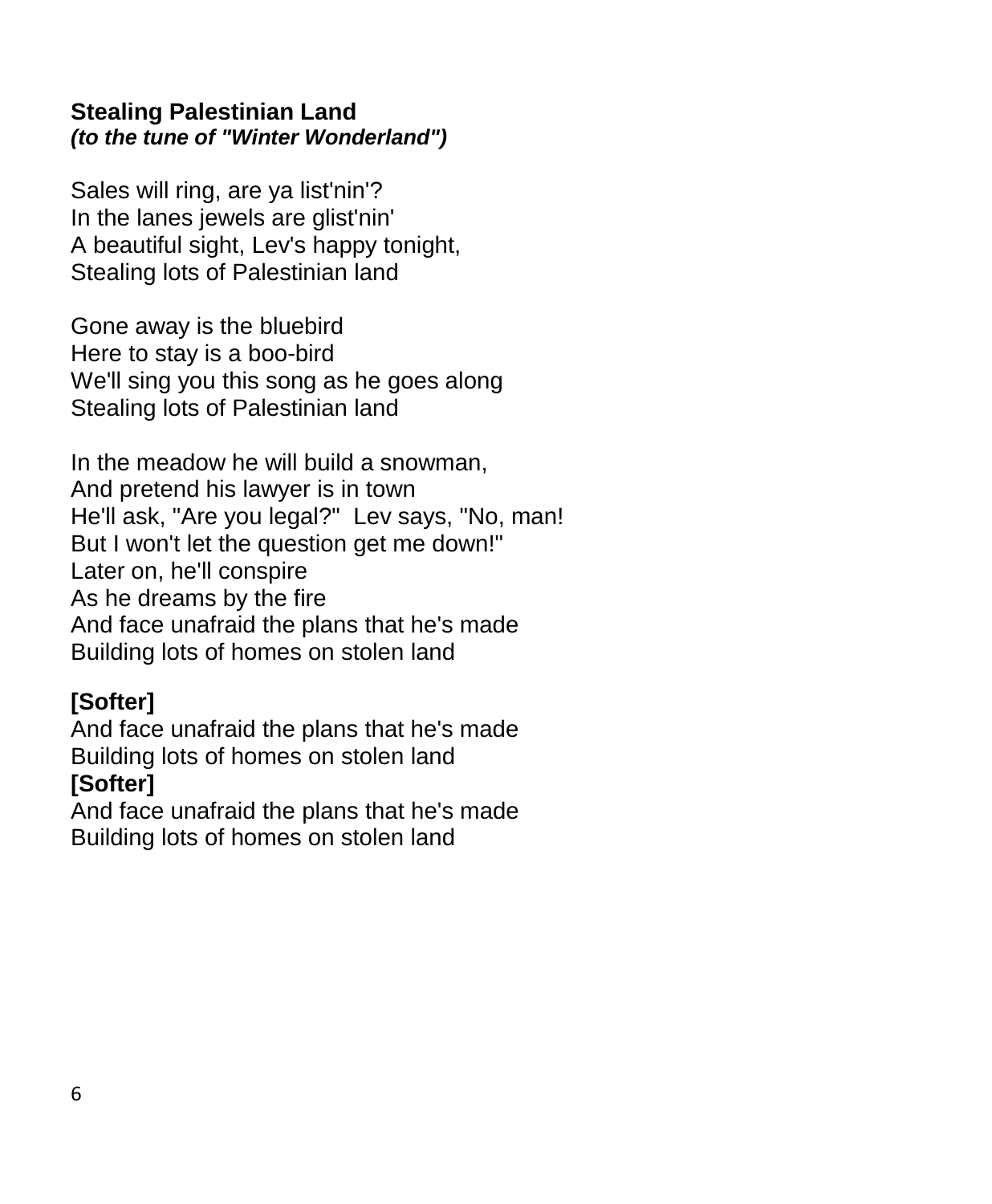#### **Whitewashing** *(to the tune of "White Christmas")*

Lev's dreaming about whitewashing The kind he did back in the days But then Oxfam blocked him **U**-nicef chopped him They won't let him help fundraise

We washed away his whitewashing Make City Harvest listen too 'Cause Lev's crimes are too hard to chew And his claim to care is quite untrue

Lev's dreaming about whitewashing The kind he did before we came He would back fundraisers Give party favors All just to spread his name

But we expose his whitewashing With every song that we create We set all those nonprofits straight They won't help Lev cover up his hate

#### **Wein 'a Ramallah**  *(2012 Adalah-NY Remix)*

Wein 'a Ramallah Wein 'a Ramallah Welfi ya msafer wein 'a Ramallah (2x)

Boycott Leviev Boycott Leviev Boycott Leviev, Boycott Leviev *(2x)*

Freedom for Jayyous Freedom for Jayyous Freedom for Jayyous, Freedom for Jayyous *(2x)*

Freedom for Bil'in Freedom for Bil'in, Freedom for Bil'in, Freedom for Bil'in *(2x)*

Justice for Gaza…

End occupation…

No to apartheid…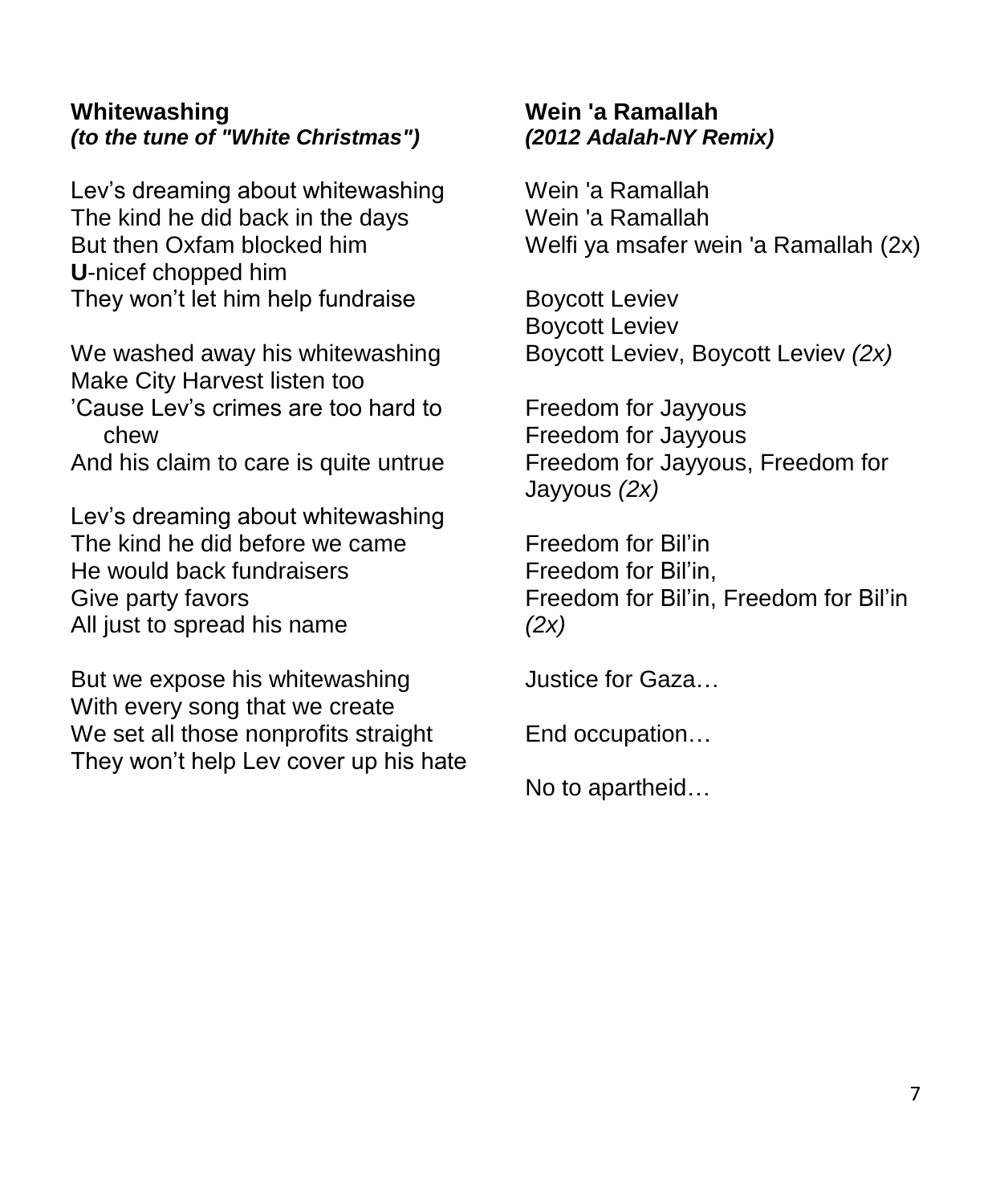#### **Leviev is Stealing our Town** *(to the tune of "Santa Claus is Coming to Town")*

You'd better not shop You'd better not buy Each dollar spent here helps fund apartheid Leviev is stealing our town

We're making him shvitz We'll make him think twice We're gonna boycott Lev 'til he acts nice Leviev is stealing our town

Huge profits he's been reaping Dead bodies in his wake Although blood diamonds may look good Boycott Lev for goodness sake!

Oh, you'd better not shop You'd better not buy Each dollar spent here helps fund apartheid Leviev is stealing our town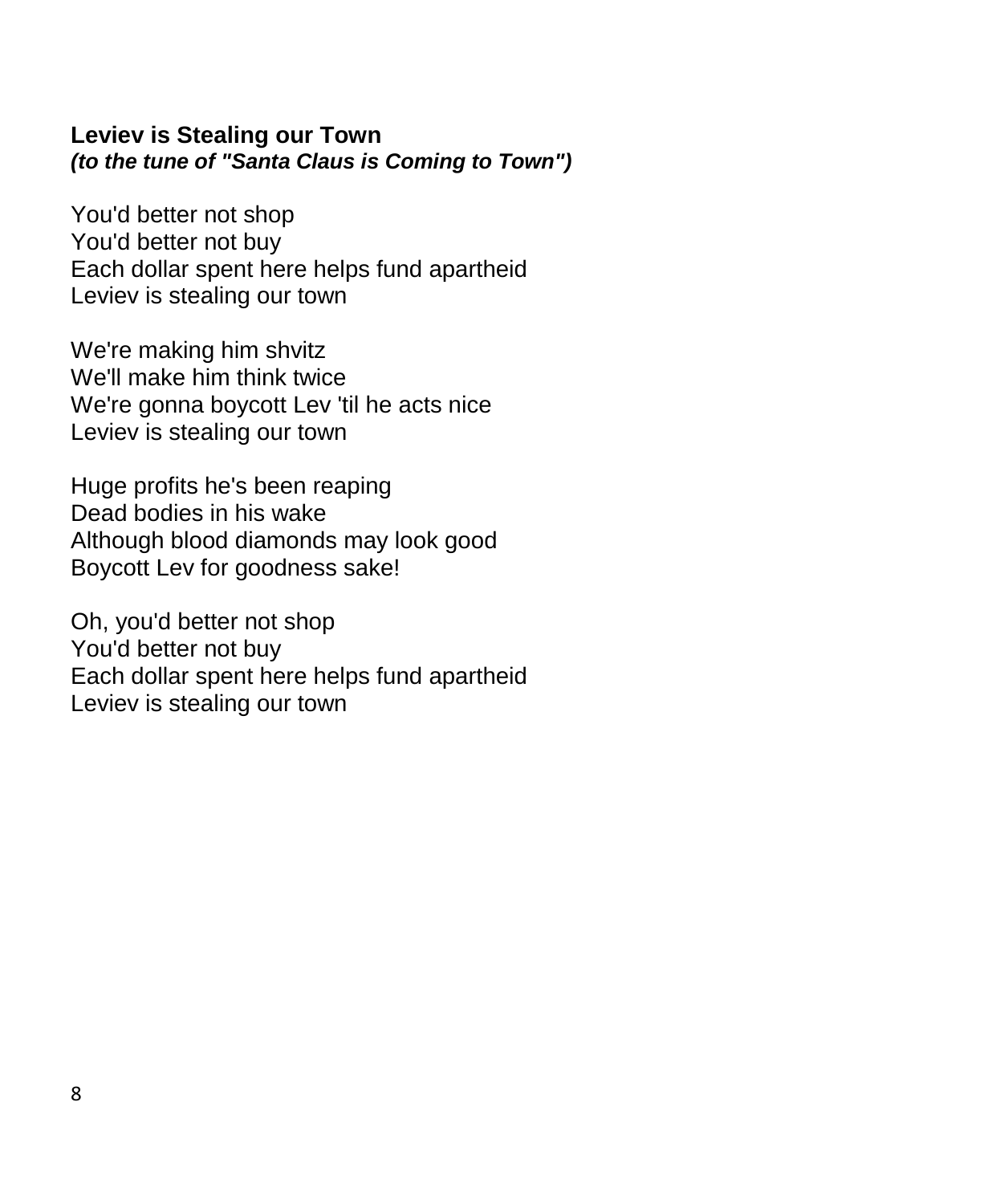#### **We Wish You a Loss of Business**  *(to the tune of "We Wish You a Merry Christmas")*

We wish you a loss of business We wish you a loss of business We wish you a loss of business And a poor fiscal year

Apartheid's one thing Lev's got his hands in, Screwing workers and Angolans for the rest of the year

Lev's bling is a bit off-putting Lev's bling is a bit off-putting Lev's bling is a bit off-putting, Made from Angolan tears

We won't go until 2:30 We won't go until 2:30 We won't go until 2:30 Lev, you're worse than DeBeers

We wish you a loss of business We wish you a loss of business We wish you a loss of business And a poor fiscal year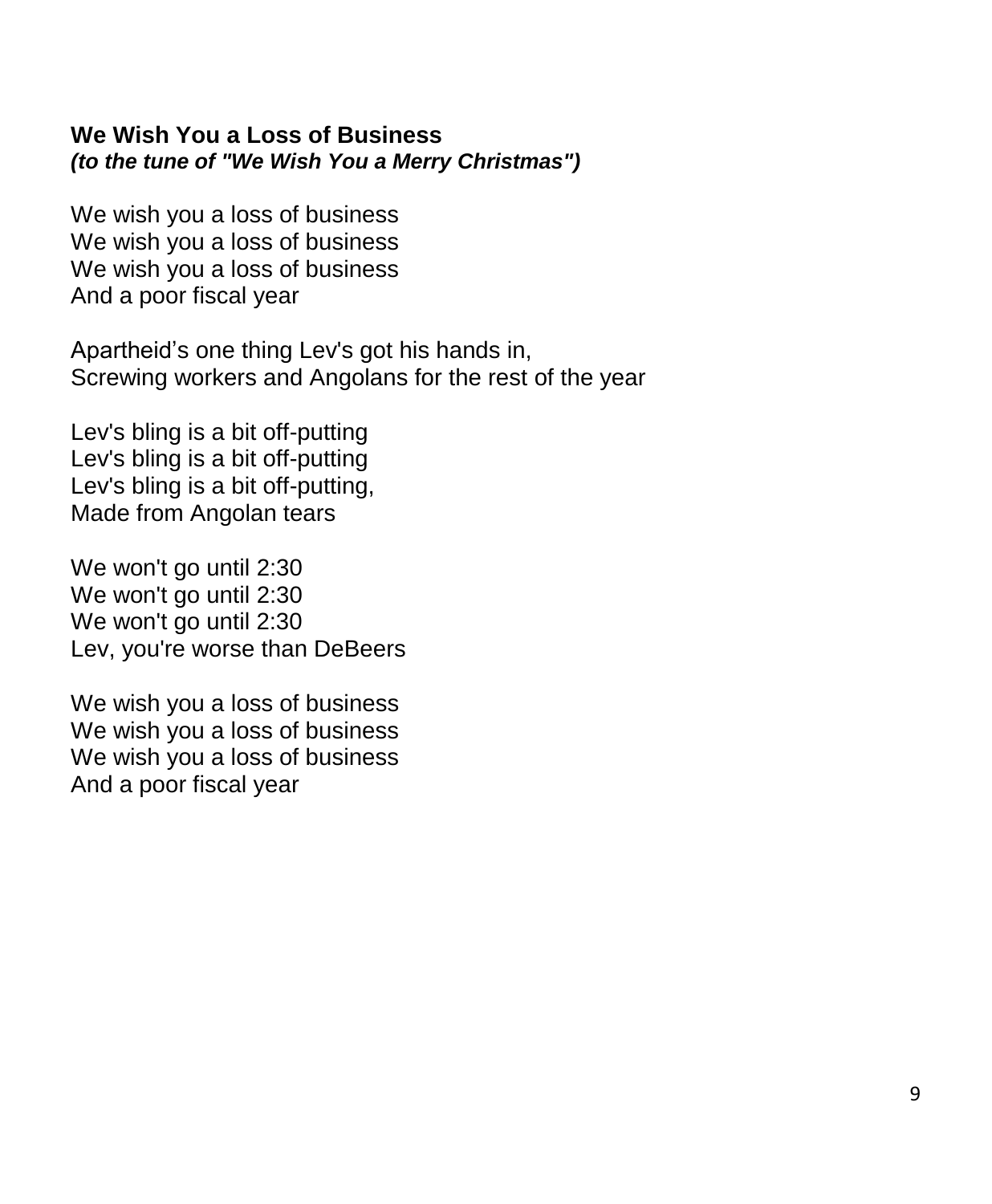#### **LEV, WE ALL...**  *(to the tune of "Deck the Halls")*

Lev, we all can see the folly Fa la la la la, la la la la Of profit from illegal colonies Fa la la la la, la la la la

Boycott now Leviev apparel Fa la la, la la la, la - la - la Sing anti-apartheid carols Fa la la la la, la la la la

See the empty store before us Fa la la la la, la la la la Customers, they can't ignore us Fa la la la la, la la la la

Lev's caused suffering beyond measure Fa la la, la la la, la - la - la While he sells apartheid treasure Fa la la la la, la la la la

Steals away the land of masses Fa la la la la, la la la la Boycott Lev now; don't be asses Fa la la la la, la la la la

Think of Jayyous, walled and tethered Fa la la, la la la, la - la - la Heed us and we'll win together Fa la la la la, la la la la

#### **Diamond Mines**  *(to the tune of "Silver Bells")*

See those diamonds, in the window Shining bright like the sun But in each stone there is a big flaw If you want peace for the children Know this store's owned by one Who defies international law

Diamond mines **Palestine** Lev's selling crimes in the city Don't you buy From this guy Op**pres**sion does not match your dress

Growing settlements, racist checkpoints Soldiers pointing their guns At the children - just late for their classes People dying for protesting As Leviev makes tons If you can't see what's wrong, you need glasses

Diamond mines **Palestine** Lev-i-ev's crimes aren't pretty Don't you buy From this guy Stand up for justice today!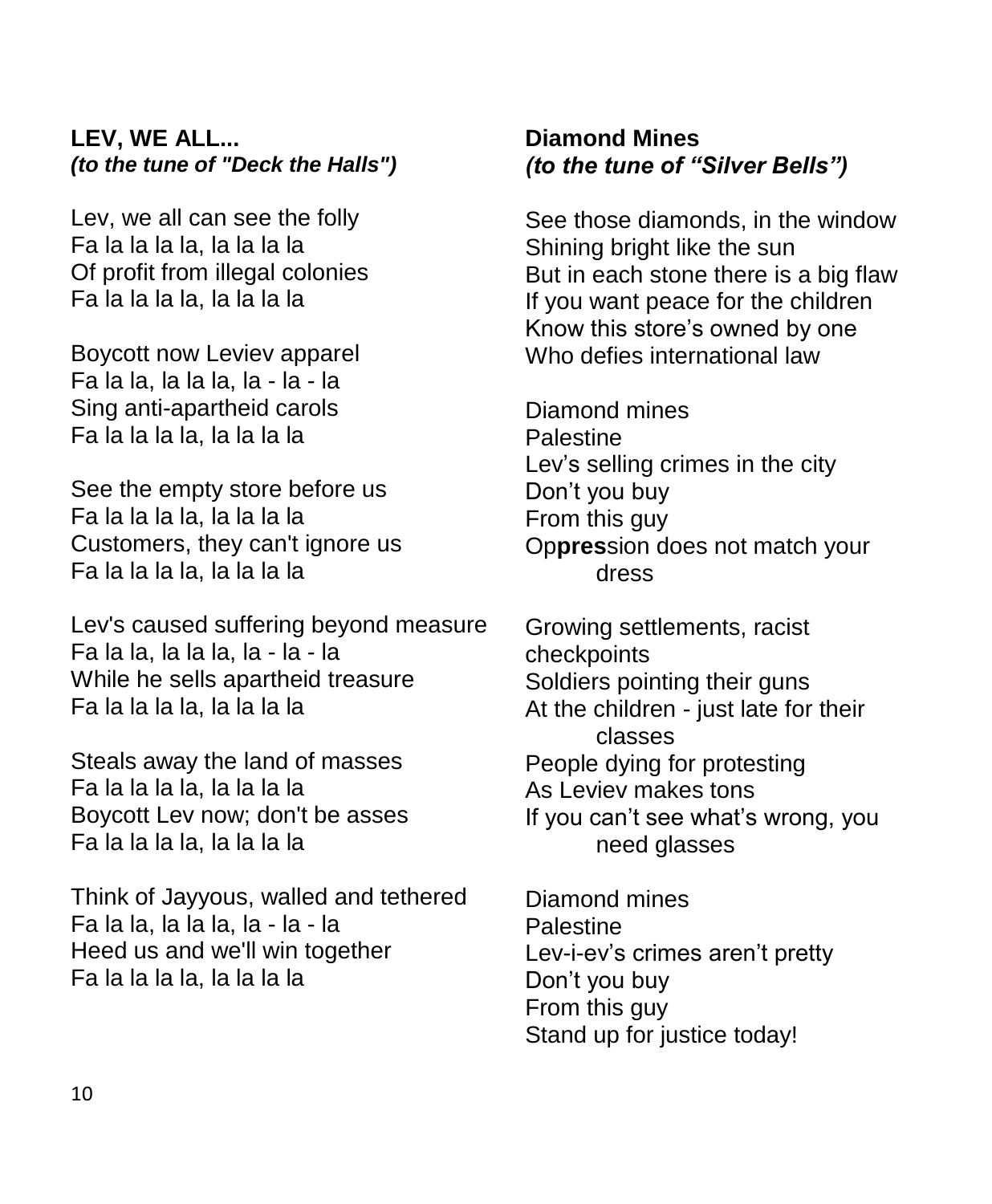#### **It's Beginning to Look a Lot Like Failure** *(to the tune of "It's Beginning to Look a Lot Like Christmas")*

It's beginning to look a lot like failure At Leviev's store All the headlines are rolling in, listing Leviev's sins With all his lies and settlement crimes on show It's beginning to look a lot like failure Lev's on top no more All the world has started to see, the criminal that is he And won't buy any more

It's beginning to look a lot like failure At Leviev's store There's a piece in the New York Press, one in Tel Aviv as well Exposing Lev for rotten deeds we know It's beginning to look a lot like failure Soon the chants will start And the thing that will make them ring is the boycott that we'll bring Until the wall's apart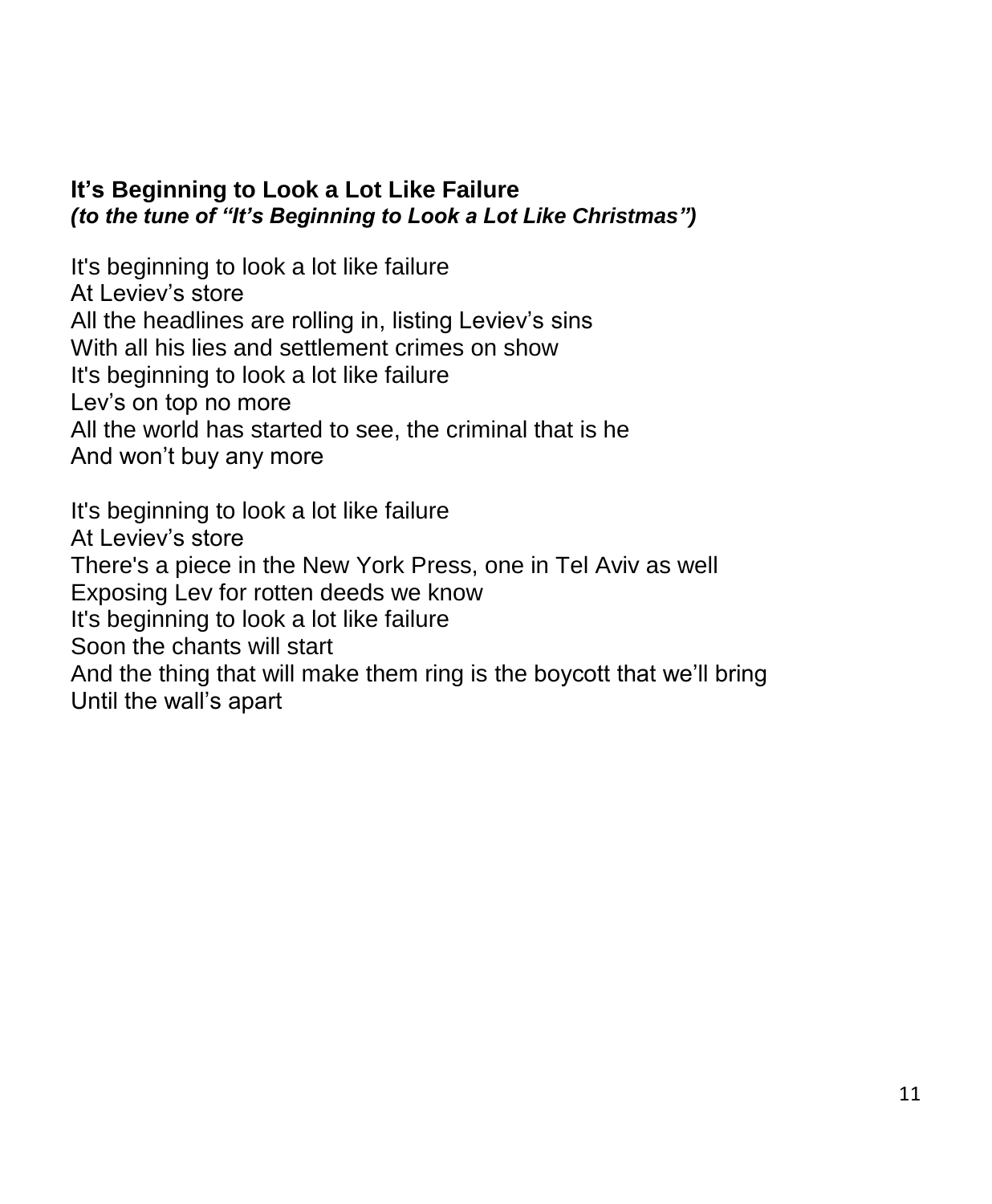#### **Lev's Dirty Rocks**  *(to the tune of "Jingle Bell Rock")*

Lev's dirty, Lev's dirty, Lev's dirty rocks Lev ruins lives to rake in his bucks Nam**ib**ian polishers asked for fair pay They were beaten and driven away

So don't you buy, don't you buy Lev-i-ev bling Lev builds on sto-len land as we sing When Palestinians go to protest They face arrest

As we stand here in the cold air, we know Lev's in the wrong. Leviev he robs, pays PR slobs; they can't whitewash the truth in this song

So Lev as you, watch while your, stock goes kaput Think of the folks you've hurt And we'll keep being the thorns in your side Til' there's justice for **Palestinians** And you've paid for your crimes!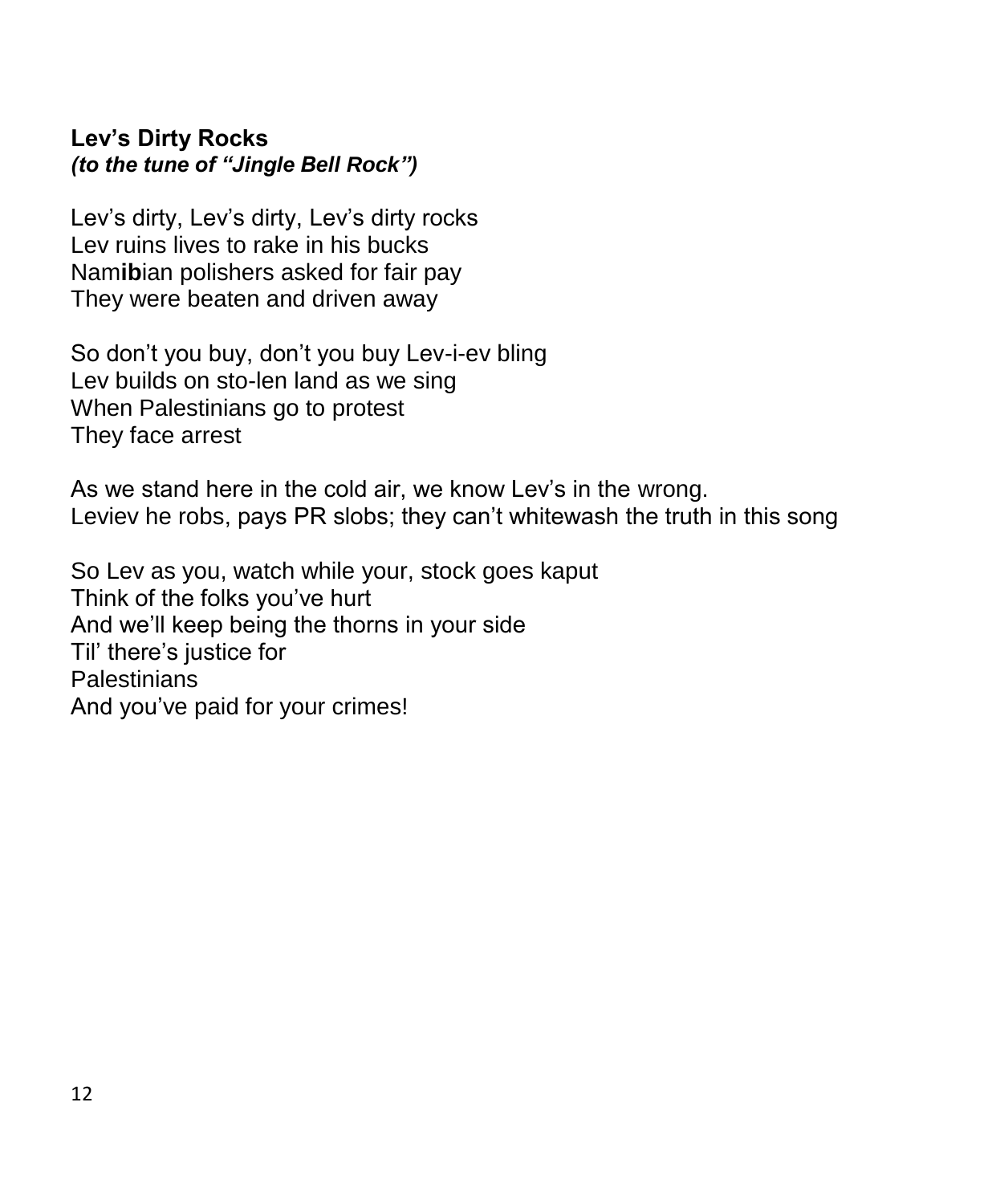#### **Boycott Leviev Jewelry Store** *(to the tune of "God Bless Ye Merry Gentlemen")*

Boycott Leviev jewelry store Don't buy his bloody jewels He's built illegal settlements He's broken all the rules If you care about human lives You'll see right through Lev's ruse

#### **[Refrain]**

O-oh justice for Palestinian Women and men The question is not *i*-*i*-if but when

In Jayyous and in Bil'in The people do resist The IDF, it shoots to kill The children raising fists Is**rael** jails people for their words And daring to persist

#### **[Refrain]**

O-oh justice for Palestinian Women and men The question is not *i*-*i*-if but when

#### *(Boycott Leviev Jewelry Store cont'd)*

The people of these villages Said heed the boycott call With in-ter-na-tion-al pressure To help Apartheid fall Each time we sing out in the cold Their courage we recall

#### **[Refrain]**

O-oh justice for Palestinian Women and men The question is not i-i-if but when

When shooting tear gas canisters They're aiming for the head In Nabi Saleh Mustafa Tamimi now is dead They try to stop the freedom tide But Palestine has said

#### **[Refrain]**

O-oh justice for Palestinian Women and men The question is not i-i-if but when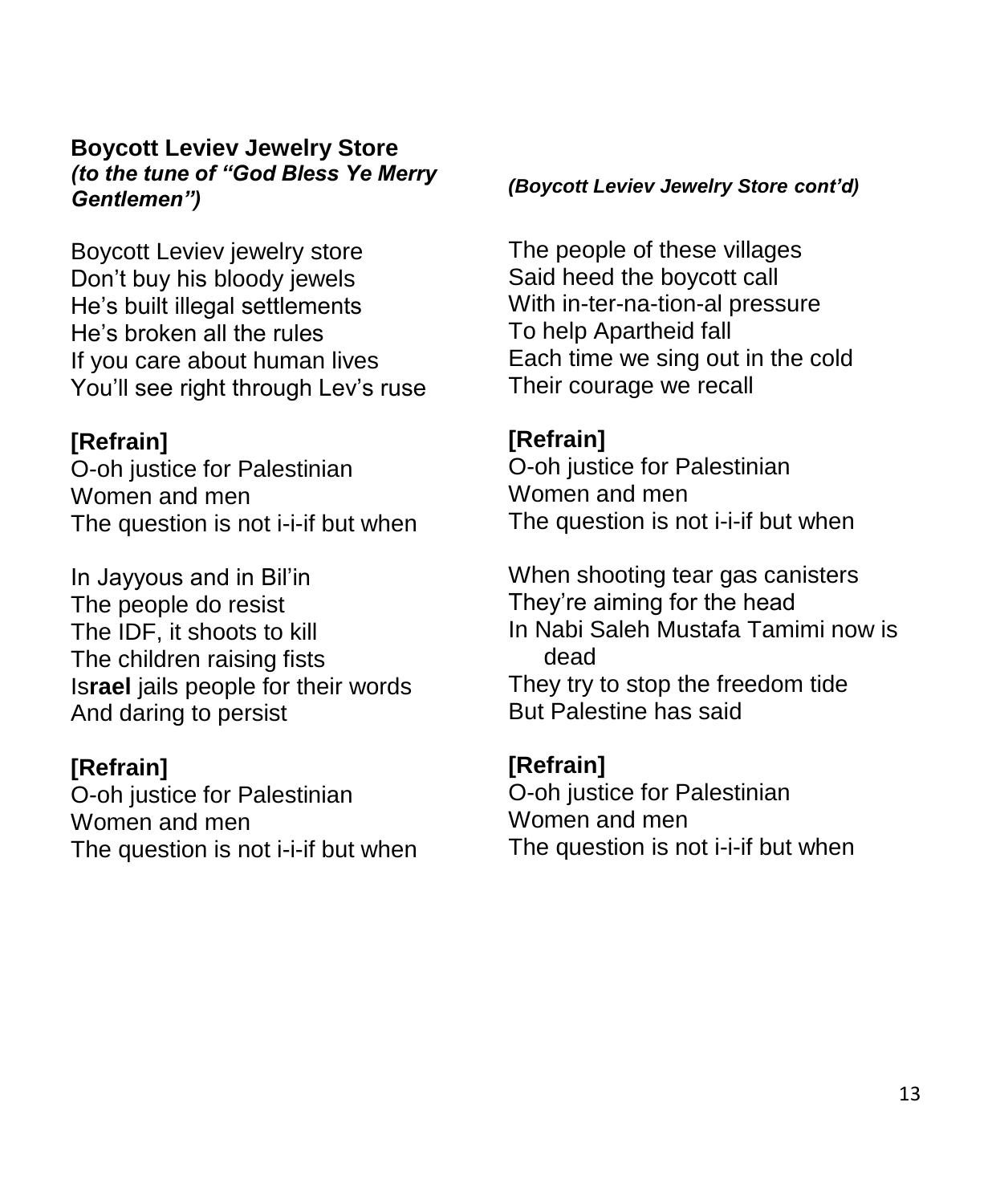#### **Rockin' Around Leviev's Store** *(to the tune of "Rockin' Around the Christmas Tree")*

Rockin' around Leviev's store Do the boycott Israel hop He says settlements - he'll build no more But he doesn't really stop Rockin' around Leviev's store Don't you buy that garish ring We'll sing a song - or maybe four Anti-apartheid caroling

We all get the feeling that the world's coming to know BDS is really flying Or Lev's cronies wouldn't be lying Rockin' around Leviev's store Sing for justice now's the time Tell Lev to stop - his theft and gore Don't you cross our picket line

Rockin' around Leviev's store Do the boycott Israel hop He says settlements - he'll build no more But he doesn't really stop Rockin' around Leviev's store Don't you buy that garish ring We'll sing a song - or maybe four Anti-apartheid caroling

We all get the feeling that the world's coming to know BDS is really flying Or Lev's cronies wouldn't be lying Rockin' around Leviev's store Sing for justice now's the time Tell Lev to stop - his theft and gore Sing a song for Palestine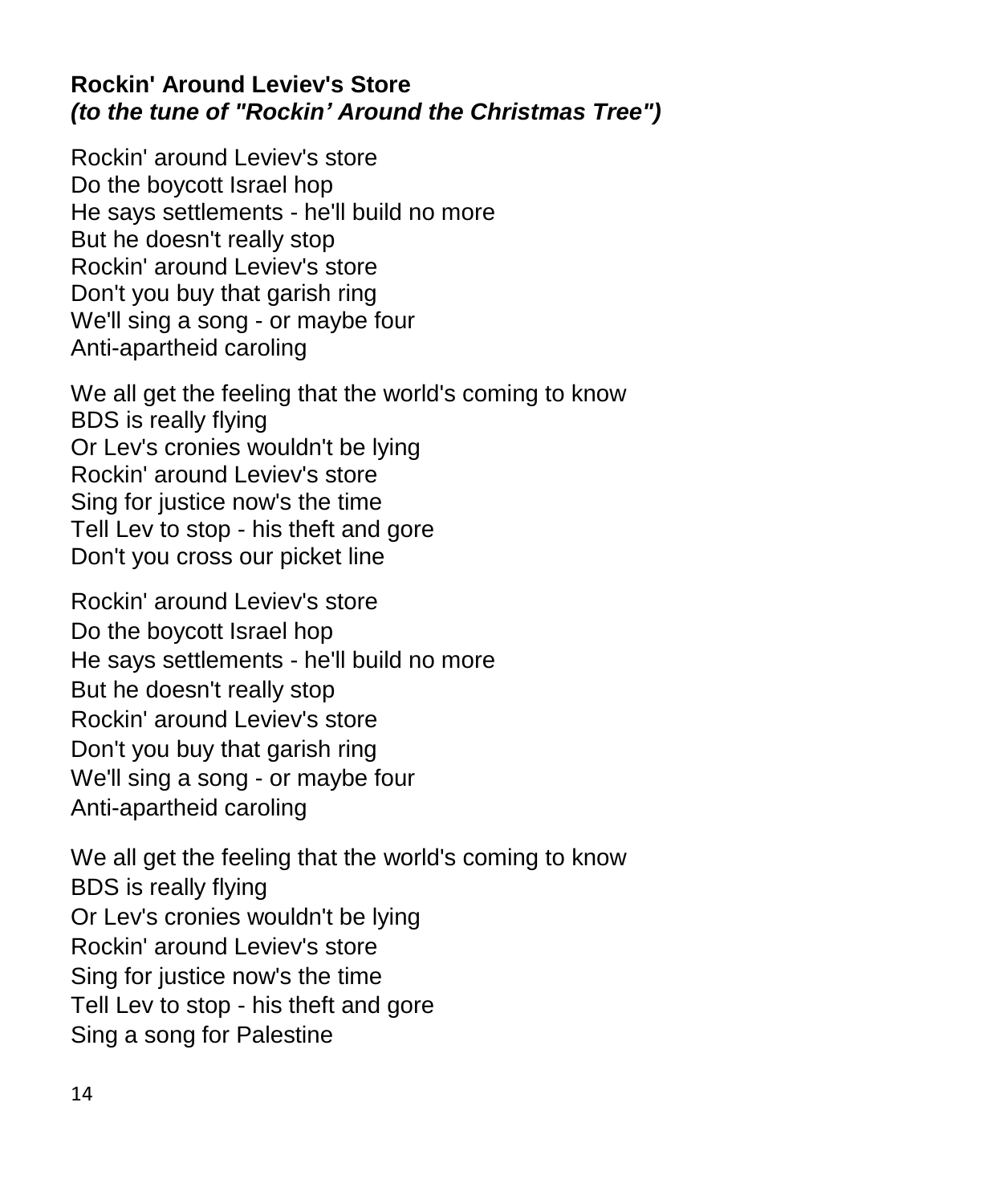#### **Will You Heed the Boycott?** *(to the tune of "Do You Hear What I Hear?")*

Palestine called to people everywhere Will you heed the boycott? Will you heed the boycott? Show our little **kids** that you care Will you heed the boycott? Will you heed the boycott? A call, a call Spread out far and wide With your help we **can** turn the tide With your help we **can** turn the tide

Said Adalah to the people of this town Can we heed the boycott? Can we heed the boycott? How can we help bring Apartheid down? Can we heed the boycott? Can we heed the boycott? A store, a store Selling conflict stones And its boss builds settlement zones And its boss builds settlement zones

Said the protesters to the diamond king Pension funds are listening - Pension funds are listening You destroy with each and every ring Pension funds are listening - Pension funds are listening You **claim** Gilo Is not in Palestine But we won't let them buy your line But we won't let them buy your line

Leviev's empire cracks from inside Does he know we're laughing? Does he know we're laughing? Even his best **pals** know he's lied Does he know we're laughing? Does he know we're laughing? We'll **sing** our songs Right outside his store With a voice he cannot ignore With a voice he cannot ignore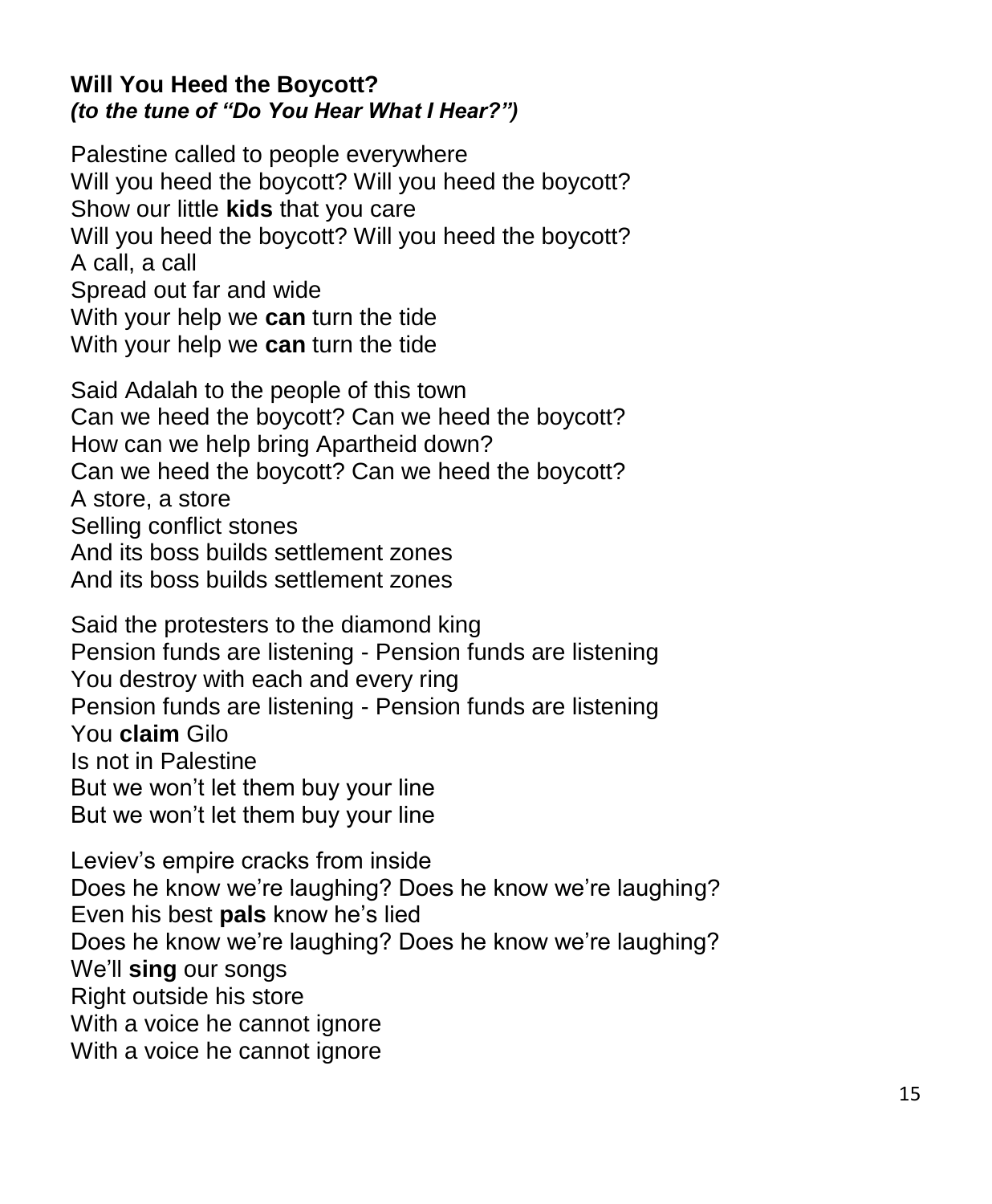#### **The Twelve Days of Boycott (To the tune of "The** *Twelve Days of Christmas")*

On the 1st day of boycott Leviev said to me Diamonds are apartheid's best friend

On the 2nd day of boycott Leviev said to me *Your* songs are funny, But diamonds are apartheid's best friend

On the 3rd day of boycott Leviev said to me I'm humanitarian, I do good for others, **Just ask** UNICEF And diamonds are apartheid's best friend

On the 4th day of boycott UNICEF said to me We see your point, Settlements aren't legal Conflict diamonds neither So we'll **take** no more blood money from Lev

On the 5th day of boycott Leviev said to me I **think** I'll just ignore you, **Bus**iness will be fine And I've **got** endorsements from celebrities

On the 6th day of boycott Leviev said to me Did **I** say celebrities, **I've** got no celebrities Not on my website, they were never there And diamonds are apartheid's best friend

On the 7th day of boycott Leviev said to me **O**K, no celebrities, **But** business is good **Pro**test all you want Cause to tell the truth I really don't……care

On the 8th day of boycott CARE said to me **Yes** it does seem odd to, **Have** the president of **Af**rica-Israel, **Which** is building settlements Which are illegal, **Sitting** on our board So we'll **cut** him loose it's only fair, said CARE

On the 9th day of boycott TIAA-CREF said to me Africa Israel is a disgrace Building bloody colonies, Natives to displace **So** here's the decision **We've** arrived at Yes we **are** disinvesting from Cat

On the 10th day of boycott Africa Israel said to me O**K** O**K**, we get it, People get kvetchy Settlements are sketchy, Building them is chancy We're getting antsy As of this moment, Africa Israel's Not engaged in building *In the OPT….* Though we were the leader you Have brought us to our knees We'll just leave it to Lev's other companies But it's not polit-i-cal, You **have** had no effect Our decision doesn't mean we caved in

On the 11th day of boycott Good citizens said to me We're withdrawing from, And won't participate In the dirty work of, This apartheid state Or at least some parts of it *Signed, the following…* **Nat**ional Women's **Stud**ies **A**ssociation, **And** the A**mer**ican Studies **A**ssociation U**nite**d Church of Christ, Con**nect**icut Conference **U**niversity of **Cal**ifornia student *Workers system-wide* **Eur**opean Football **won't** go to Jerusalem Is**rael**i sales in **West** Bank **down** 50% **EU bans** dairy and **meat** linked to settlements **States** in Brazil **can**celling Elbit Durham cancels G4S, **as** did Ireland, **And** the Gates Foundation **UC**LA students call for divestment **Chuck** D **and** Boots **Ri**ley en**dorse** BDS **Al**so Junot Diaz, **And** Russell Brand Soros sells its stake **in** Soda Stream and BDSers block Israeli ships

On the 12th day of boycott, well That day is yet to come **So** go home and warm up **Or** just stay and sing more *There's still work to do….* Til there's justice for all we're not Nearly at the end Of finding ways to stop apartheid's best friends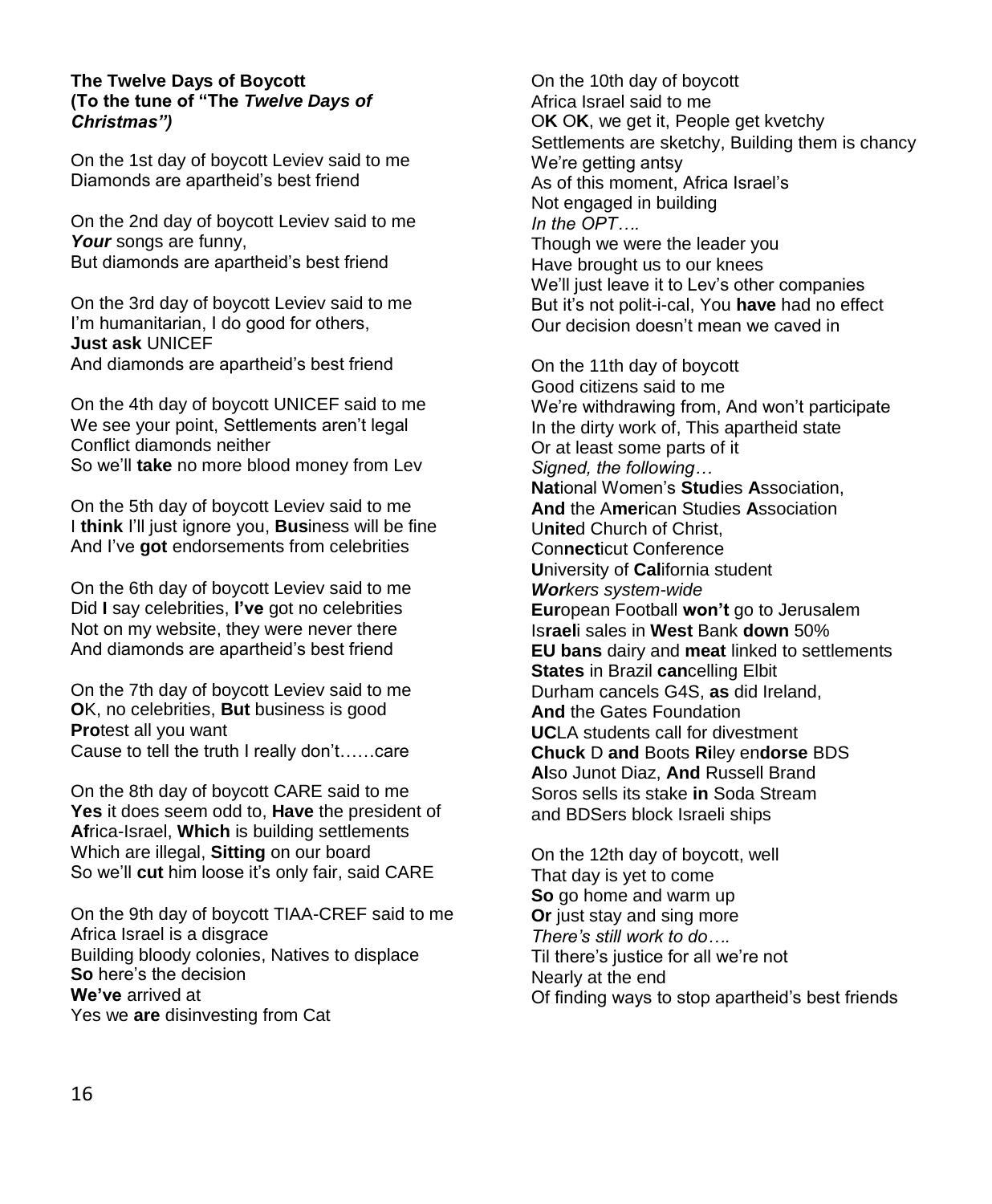And would your anti-apartheid holiday season be complete without a few…

#### **CHANTS**

Lev Leviev you will see Palestine will be free

You sparkle, You shine But settlements are still a crime

He's glitz, He's glam He's stealing Palestinian land

How fancy, How pretty Leviev out of New York City

All his diamonds cannot hide His support for Apartheid!

Behind the dazzle you will see Lev destroys communities

From Bil'in to Jayyous Stop the human rights abuse

Lev Leviev's got no heart Tearing Palestine apart!

Fashionistas and socialites Leviev denies human rights From Brooklyn to Bil'in Home destruction is obscene

South Africa to Palestine Leviev profits every time

Lev's a shonda, Lev's a shame Settlements his claim to fame

Don't buy diamonds from a man Who has stolen people's land

From Madison to Palestine Occupation is a crime

Oxfam [Unicef] won't take his dimes Because they know Leviev's crimes

Pension funds you must choose Don't believe Leviev's ruse

Don't put that ring on her hand It helps Lev steal Palestinian land

Lev's a shonda, Lev's a shame Don't buy anything with his name